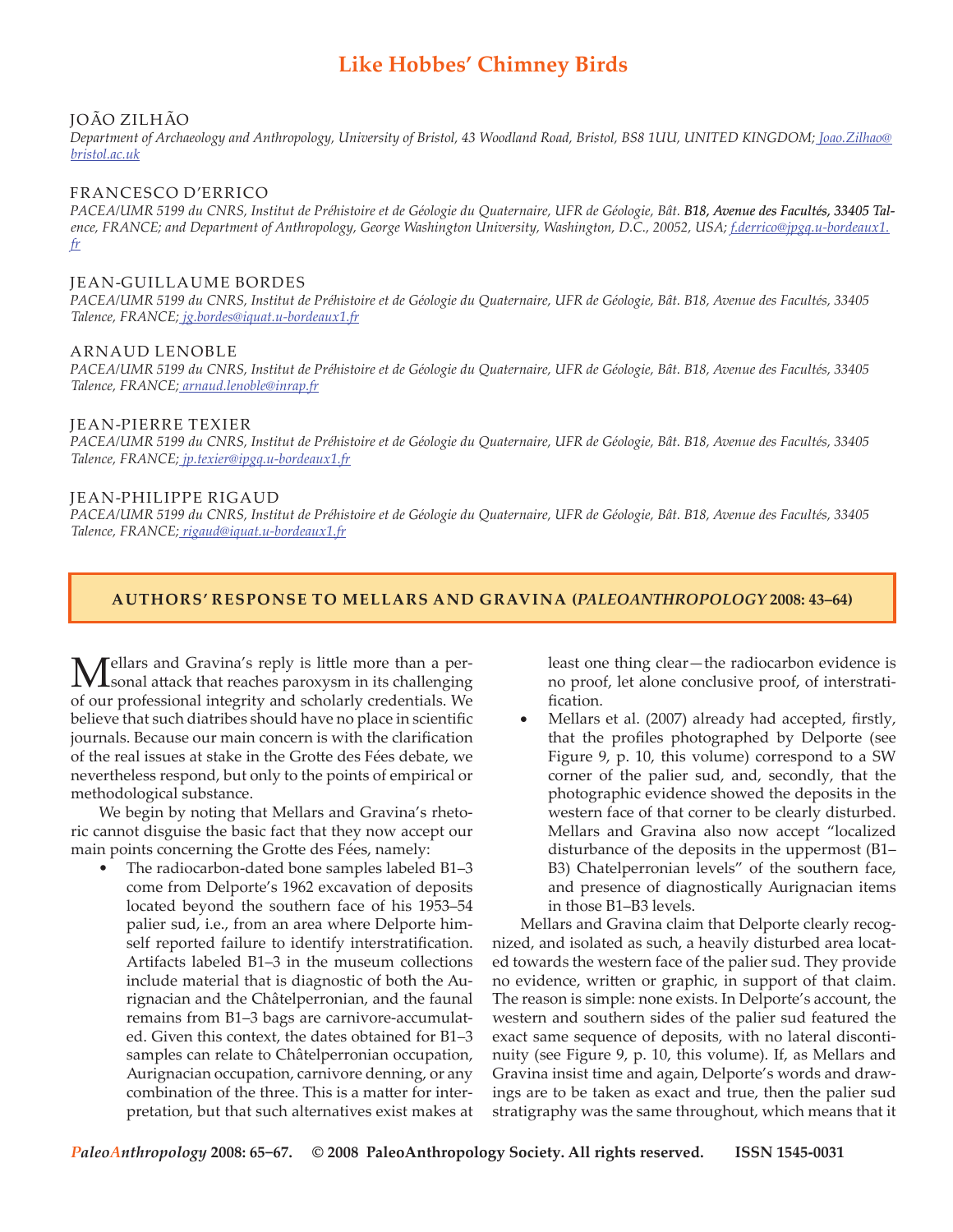was either intact throughout, or disturbed throughout. The photographic evidence supports the latter, not the former.

On the emplacement of Bailleau's excavations, Delporte's account is explicit—Balleau's excavations were in the area between the palier nord and the palier sud (see quote in note 4, p. 40, this volume). The 1952 trench cut through that area, i.e., it cut through an area previously excavated by Bailleau. Therefore, our twin conclusions that the material recovered in 1952 comes from backfill deposits and that the south face of the 1952 trench (see Figures 6a and 8, pp. 7 and 9, respectively, this volume) records a backfill stratigraphy, not genuine interstratification, are 100% certain. Because Delporte saw in the south face of the palier sud the same stratigraphy as in the south face of the 1952 trench, it follows that the palier sud deposits that he excavated in 1953–54 also were backfill.

Mellars and Gravina find the reasoning we used to arrive at these conclusions to be "extraordinary," "bizarre," "remarkable," "inexplicable," "incomprehensible," "convoluted," "preposterous," "verbose," "confusing," "desperate," "disturbing," and a long etc. In fact, we simply make a straightforward application of transitivity-if A=B, and B=C, then A=C.

Mellars and Gravina's problems with logic are compounded with a fundamental incomprehension of even the most basic aspects of the site's topography and excavation history. For instance:

- Mellars and Gravina complain about our "allegation," exemplified by Figure 16 (see p. 17, this volume), that "bedrock would have outcropped immediately to the west of Bailleau's excavation limits." Bedrock in that figure is bedrock where placed by Delporte's longitudinal profile (points 9 and 10 of his topography; see Figure 6a, p. 7, this volume). Mellars and Gravina's reconstruction of site history is that Bailleau excavated significant Mousterian deposits in an area where Delporte recorded bedrock at the corresponding elevation. •
- Mellars and Gravina's own backdirt model is as follows: •

"an unpublished section in Delporte's 1964 site report (see Zilhão et al. Figure 7b and Figure 31, this volume) strongly suggests that Bailleau's backdirt from his 1869 excavations in the 'foyers' part of the site was initially dumped inside the cave interior to a depth of almost two meters—before some of these deposits were subsequently transferred (presumably into the trenches already opened within the foyers area) in order to pursue his excavations into the Mousterian levels within the cave interior, in 1870 and 1871."

The cave interior that Mellars and Gravina see in those figures is the empty volume created by Delporte's 1954 exploration of the sedimentary fill of a gallery at lower elevation, where he found intact Mousterian deposits. Thus, following Mellars and Gravina, Bailleau would have dumped his backdirt into a space that was not to be created until 80 years later.

- Contra Mellars and Gravina, Bailleau did excavate into the Mousterian south and east of the limit indicated by the "fouilles Bailleau" caption. This is readily apparent in Delporte's longitudinal profile (see Figure 6a, p. 7, this volume), where, between topographic points 3 and 7, the "déblais" is shown to penetrate below the elevation of the Mousterian/ Perigordian interface. •
- The real issue at the Grotte des Fées is whether Bailleau did or did not leave substantial, intact Châtelperronian deposits in the foyer area. Mellars and Gravina's Figure 4 (see p. 48, this volume) attempts a reconciliation of the documented extent of Bailleau's excavations in this area with the notion that, in Delporte's time, the palier sud was still intact. In their reconstruction, however, the palier nord (see Figure 8, p. 9, this volume), which Delporte identified as an intact Châtelperronian remnant, is fully within the limits to which, according to Mellars and Gravina, Bailleau's foyer excavation would have been restricted. Put another way, Mellars and Gravina's argument, that Delporte could not possibly have mistaken for intact, deposits that were in fact backfill, is built on the premise that … Delporte did mistake for intact, deposits that were in fact backfill. •

Where issues of methodology are concerned, we reiterate that Mellars and Gravina's main problem is that theirs is essentially an argument from authority. Ours, in contrast, is based on the extensive study of both published literature and field documentation, on the examination of the museum collections, and on verification against the extant site of the inferences derived from those analyses. Moreover, our conclusions take advantage of knowledge accumulated by the fields of Paleolithic Archeology, Geoarcheology and Quaternary Geology since Delporte's 1950s excavations at the site, a knowledge that was unavailable to him and for the lack of which he cannot be blamed. In any case, if authority is to be an issue in this debate, we must then note that the six of us pool together near 200 years of experience in the excavation and field interpretation of sites of this type and time, whereas Mellars and Gravina's combined such experience is, to the best of our knowledge, nil.

The most remarkable aspect of Mellars and Gravina's position, however, is that they are apparently unaware of the fact that their principal argument—Delporte's experience, competence and authority—has already been refuted, 357 years ago now, and by an author with whose work they should be well acquainted. We quote:

"By this it appears how necessary it is for any man that aspires to true knowledge to examine the definitions of former authors; and either to correct them, where they are negligently set down, or to make them himself. For the errors of definitions multiply themselves, according as the reckoning proceeds, and lead men into absurdities,